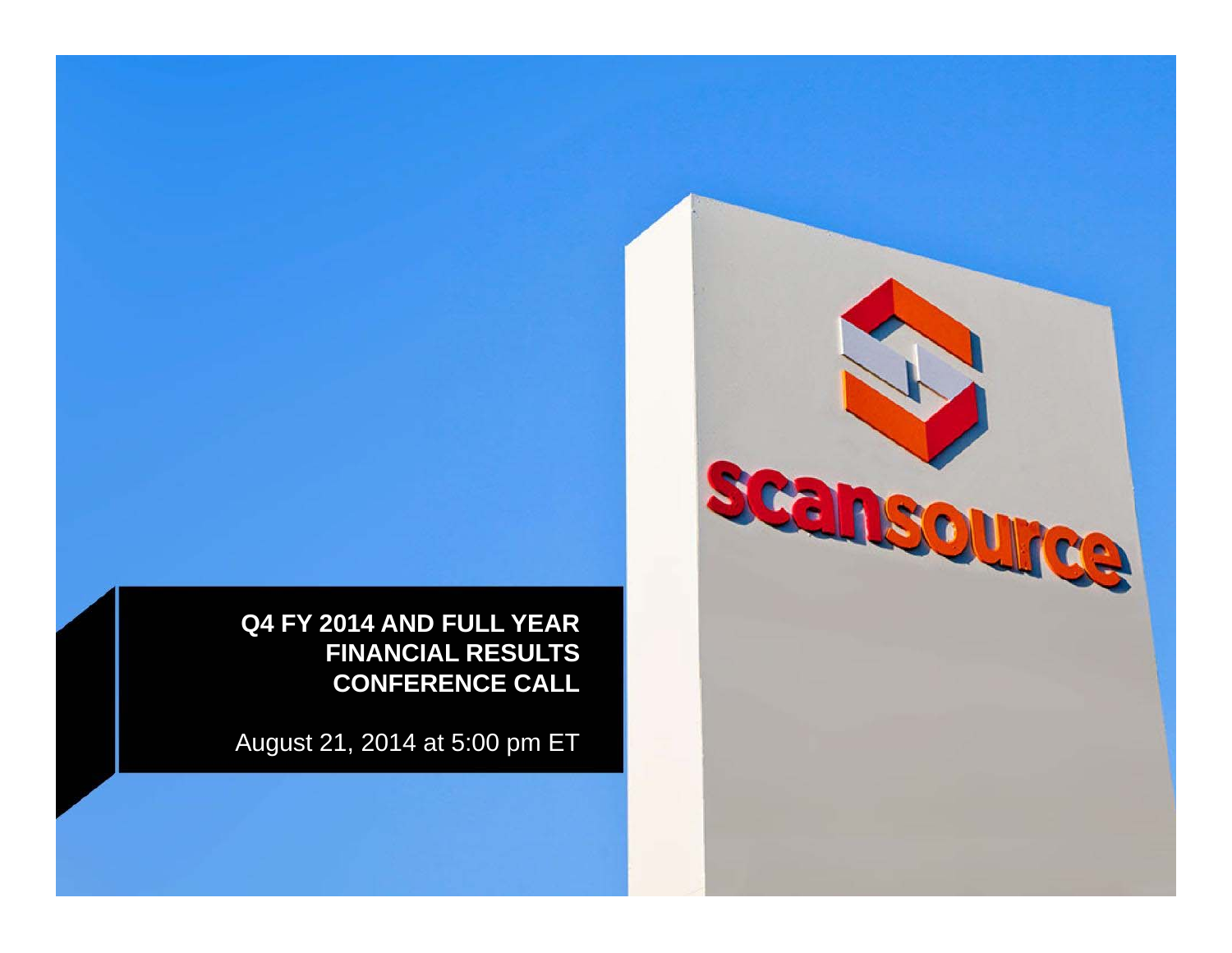### **Safe Harbor**

This presentation may contain certain comments, which are "forward-looking" statements that involve plans, strategies, economic performance and trends, projections, expectations, or beliefs about future events and other statements that are not descriptions of historical facts, may be forward-looking statements within the meaning of the Private Securities Litigation Reform Act of 1995, Section 27A of the Securities Act of 1933 and Section 21E of the Securities Exchange Act of 1934. Forward-looking information is inherently subject to risks and uncertainties; these statements are subject to the safe harbor created by the Private Securities Litigation Reform Act of 1995.

Any number of factors could cause actual results to differ materially from anticipated results. For more information concerning factors that could cause actual results to differ from anticipated results, see the "Risk Factors" included in the Company's annual report on Form 10-K for the fiscal year ended June 30, 2013, as well as the quarterly report on Form 10-Q for the quarter ended March 31, 2014, filed with the Securities and Exchange Commission ("SEC"). Although ScanSource believes the expectations reflected in its forward-looking statements are reasonable, it cannot guarantee future results, levels of activity, performance or achievements.

ScanSource disclaims any intentions or obligation to update or revise any forward-looking statements, whether as a result of new information, future events, or otherwise, except as may be required by law.

In addition to disclosing results that are determined in accordance with United States Generally Accepted Accounting Principles ("GAAP"), the Company also discloses certain non-GAAP measures, including adjusted net income and adjusted diluted EPS, return on invested capital ("ROIC") and the percentage change in net sales excluding the impact of foreign currency exchange rates. A reconciliation of the Company's non-GAAP financial information to GAAP financial information is provided in the Company's Form 8-K, filed with the SEC, with the quarterly earnings press release for the period indicated.

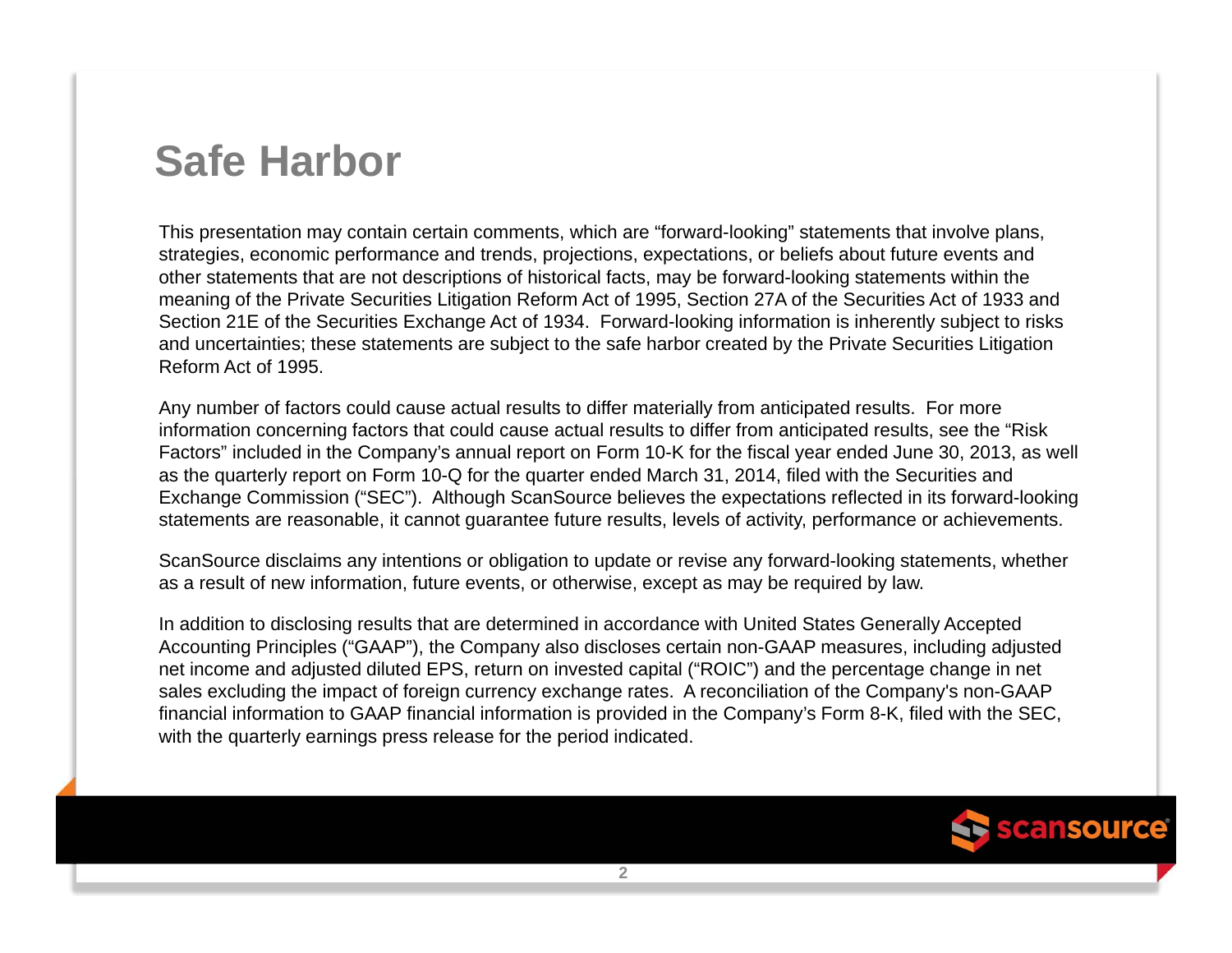## **Highlights – Q4 FY14**

- Fourth quarter 2014 net sales of \$ 758 million, up 6% Y/Y, and adjusted EPS of \$0.60\*; both above our expected range
- Record sales quarter for Worldwide Barcode & Security, up 10% Y/Y
	- Record sales quarters for North America POS & Barcode and Security
	- Another solid sales growth quarter for Brazil and Europe
- Worldwide Communications & Services sales unchanged from the prior year
	- **Strong rebound from previous quarter, up 18% Q/Q**
	- Record sales quarter for North America Communications unit
- Fourth quarter 2014 return on invested capital of 13.9%\* adjusted to exclude legal recovery, net of attorney fees
- Announced agreement to acquire Network1, Brazil's leading value-added communications distributor, and letter of intent to acquire Imago, Europe's leading value-added video and voice communications distributor



*<sup>\*</sup> See Appendix for calculation of adjusted EPS and ROIC, non-GAAP measures.*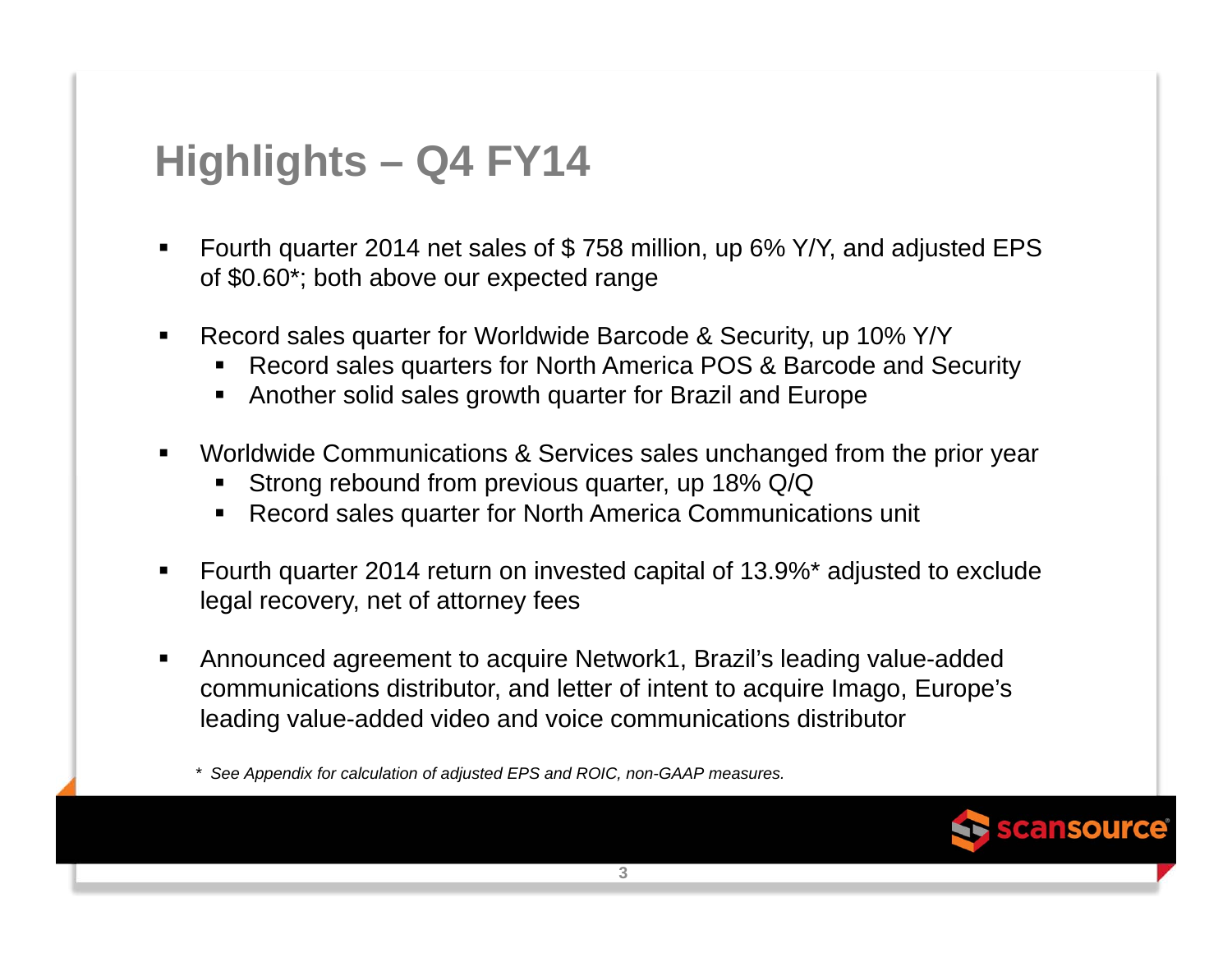#### **About Network1**

| <b>Description</b>                     | Leading value-added distributor of communications products<br>$\blacksquare$<br>and services in Brazil<br>Established in 2004; HQ in Brazil (Sao Paulo)<br>п                                                                                               |
|----------------------------------------|------------------------------------------------------------------------------------------------------------------------------------------------------------------------------------------------------------------------------------------------------------|
| <b>Key Vendors</b>                     | $\sim$ 65 vendors and $>8,000$ customers<br>$\blacksquare$<br>Avaya, Checkpoint, Dell, Extreme, F5, HP, Juniper, Microsoft,<br>п<br>Polycom, Riverbed, Schneider-Electric                                                                                  |
| <b>Key Talent/</b><br><b>Employees</b> | Rafael Paloni, Network1's CEO and controlling shareholder, to<br>п<br>lead ScanSource's Communications business in Latin America<br>Nearly 400 employees<br>$\blacksquare$                                                                                 |
| <b>Location</b>                        | Local branches: Brazil, Mexico, Colombia, Chile, Peru, and<br>$\blacksquare$<br>Miami Export<br>Platform for value-added distribution in Latin America<br>$\blacksquare$                                                                                   |
| <b>Financials</b>                      | Calendar year 2014 net sales estimated at ~ R\$850 million<br>$\blacksquare$<br>(approximately US\$376 million)<br>Demonstrated double-digit sales growth with operating margins<br>$\blacksquare$<br>consistent with ScanSource's Communications business |

*Note: Reais converted into USD using 0.442 exchange rate.*

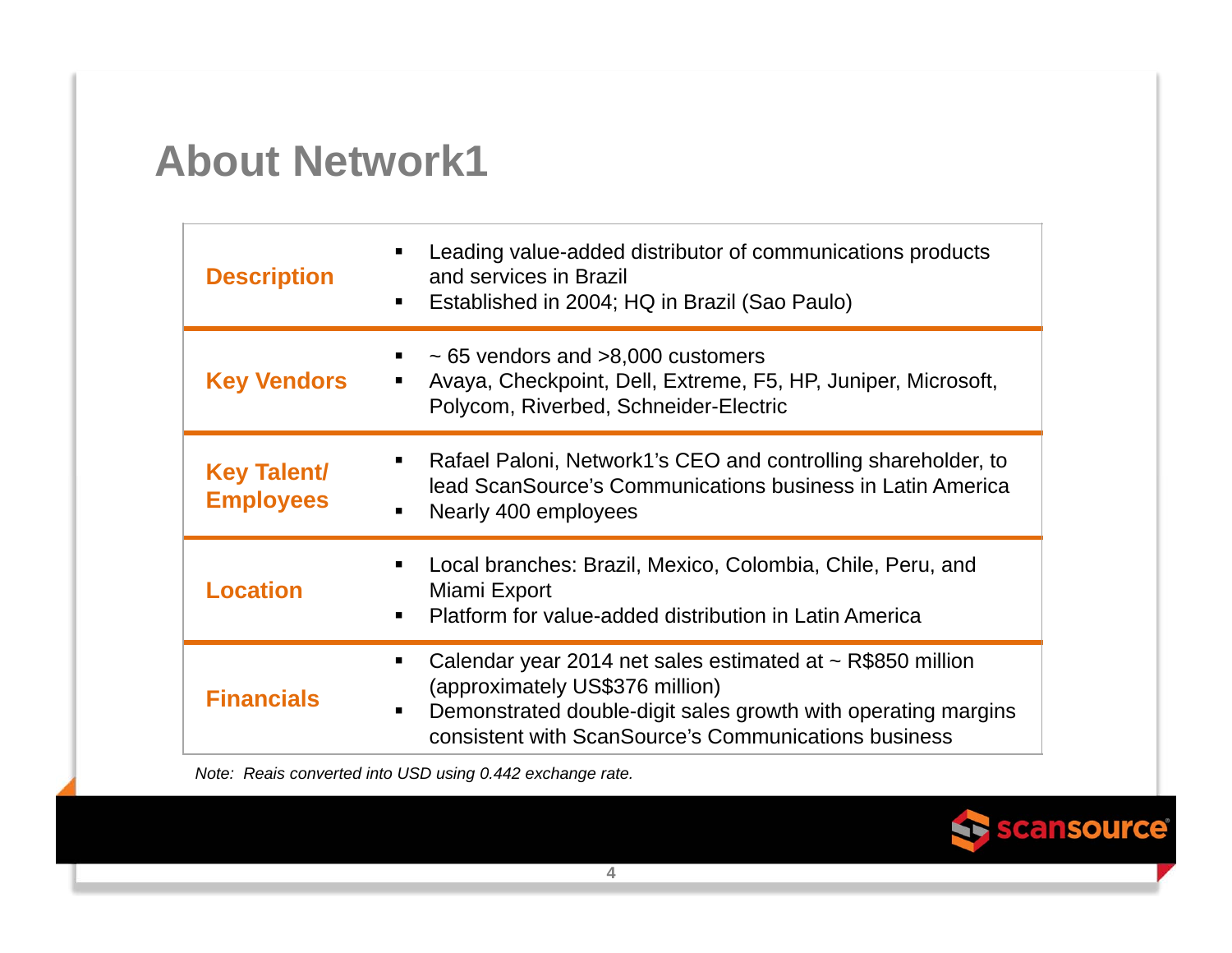# **Announces Agreement to Acquire Network1**

- $\blacksquare$  Great fit with existing Brazil operations; adds Communications and platform for Latin America business
- Aligned with leading vendors and growth technologies in attractive LATAM markets
- $\blacksquare$ Transaction summary:

| <b>Purchase</b><br><b>Price</b> | All-cash share purchase<br>Debt-free/cash-free initial purchase price R\$160 million (52% of<br>$\blacksquare$<br>purchase price) (approximately US\$71 million)<br>Earn-out payments based on EBITDA over 4 years (12% annually)<br>$\blacksquare$ |
|---------------------------------|-----------------------------------------------------------------------------------------------------------------------------------------------------------------------------------------------------------------------------------------------------|
| <b>Multiple</b>                 | Adjusted EBITDA multiple: Initial 7x; Earnouts 7.1x, 7.3x, 7.5x, 7.7x                                                                                                                                                                               |
| <b>Accretion</b>                | Expected to be accretive to EPS and ROIC in the first year after<br>closing, excluding one-time acquisition costs                                                                                                                                   |
| <b>Funding</b>                  | Funded with cash on hand<br>$\blacksquare$                                                                                                                                                                                                          |
| <b>Closing</b>                  | Announced 8/15/14<br>Subject to completion of due diligence and regulatory approvals<br>Expect to close by the end of calendar year 2014                                                                                                            |

*Note: Reais converted into USD using 0.442 exchange rate.*

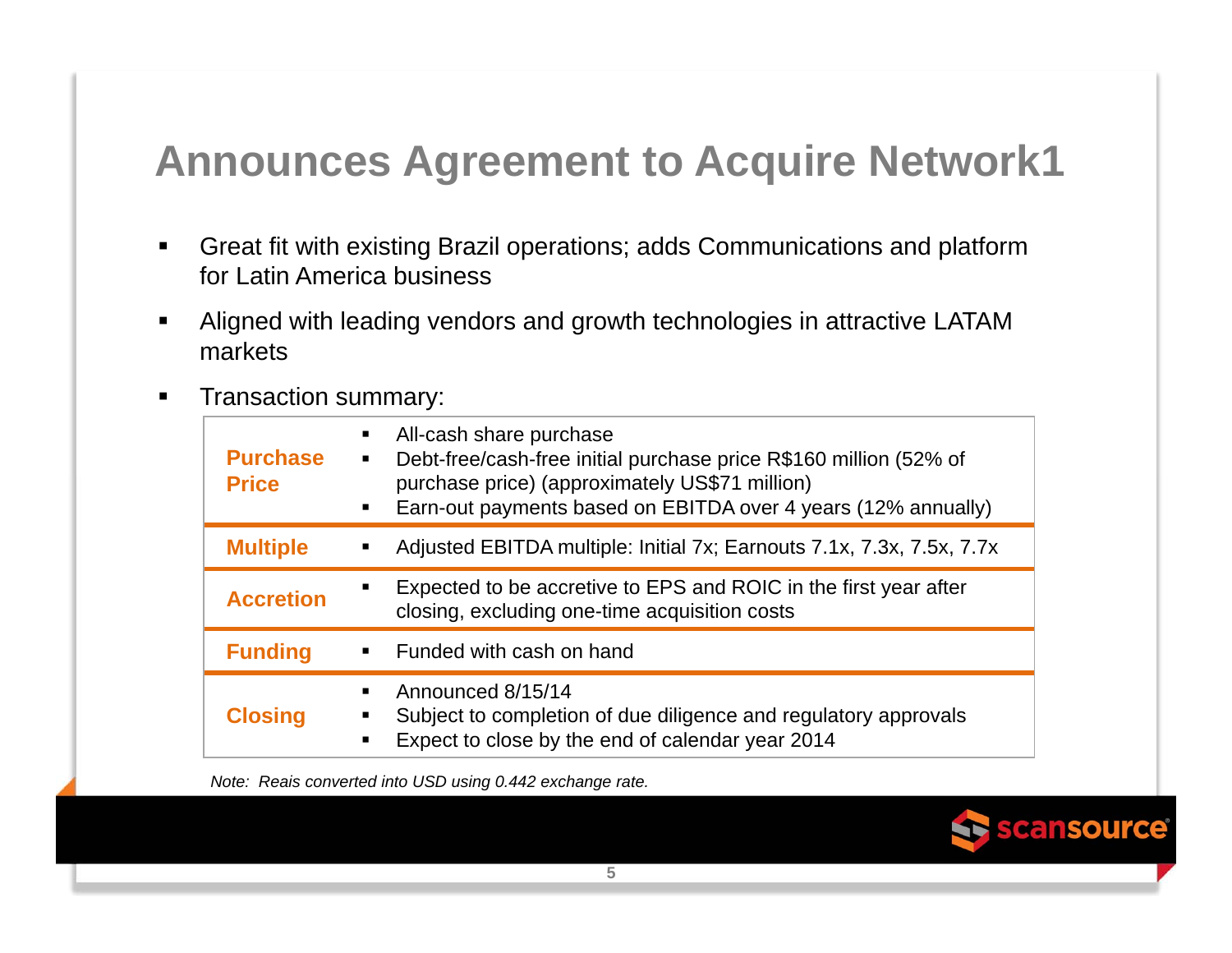## **About Imago**

| <b>Description</b>                     | Europe's leading value-added video and voice communications<br>п<br>distributor<br>Established in 1991; HQ in UK (Thatcham, Berkshire)<br>$\blacksquare$                                                                                                                |
|----------------------------------------|-------------------------------------------------------------------------------------------------------------------------------------------------------------------------------------------------------------------------------------------------------------------------|
| <b>Key Vendors</b>                     | Largest Polycom distributor in Europe<br>п<br>Polycom, Barco, Samsung, NEC<br>п                                                                                                                                                                                         |
| <b>Key Talent/</b><br><b>Employees</b> | Ian Vickerage, Imago's Managing Director, founder, and majority<br>п<br>owner, to continue to lead the company<br>Nearly 120 employees<br>٠                                                                                                                             |
| <b>Location</b>                        | Operations in UK and France<br>п<br>Recent acquisition of Vitec, a videoconferencing distributor in<br>п<br>Germany (6/14)                                                                                                                                              |
| <b>Financials</b>                      | Sales for fiscal year ended $7/31/14$ estimated at $\sim$ GBP 50<br>$\blacksquare$<br>million (approximately US\$83 million)<br>Demonstrated double-digit sales growth with operating margins<br>$\blacksquare$<br>consistent with ScanSource's Communications business |

*Note: GBP converted into USD using 1.667 exchange rate.*

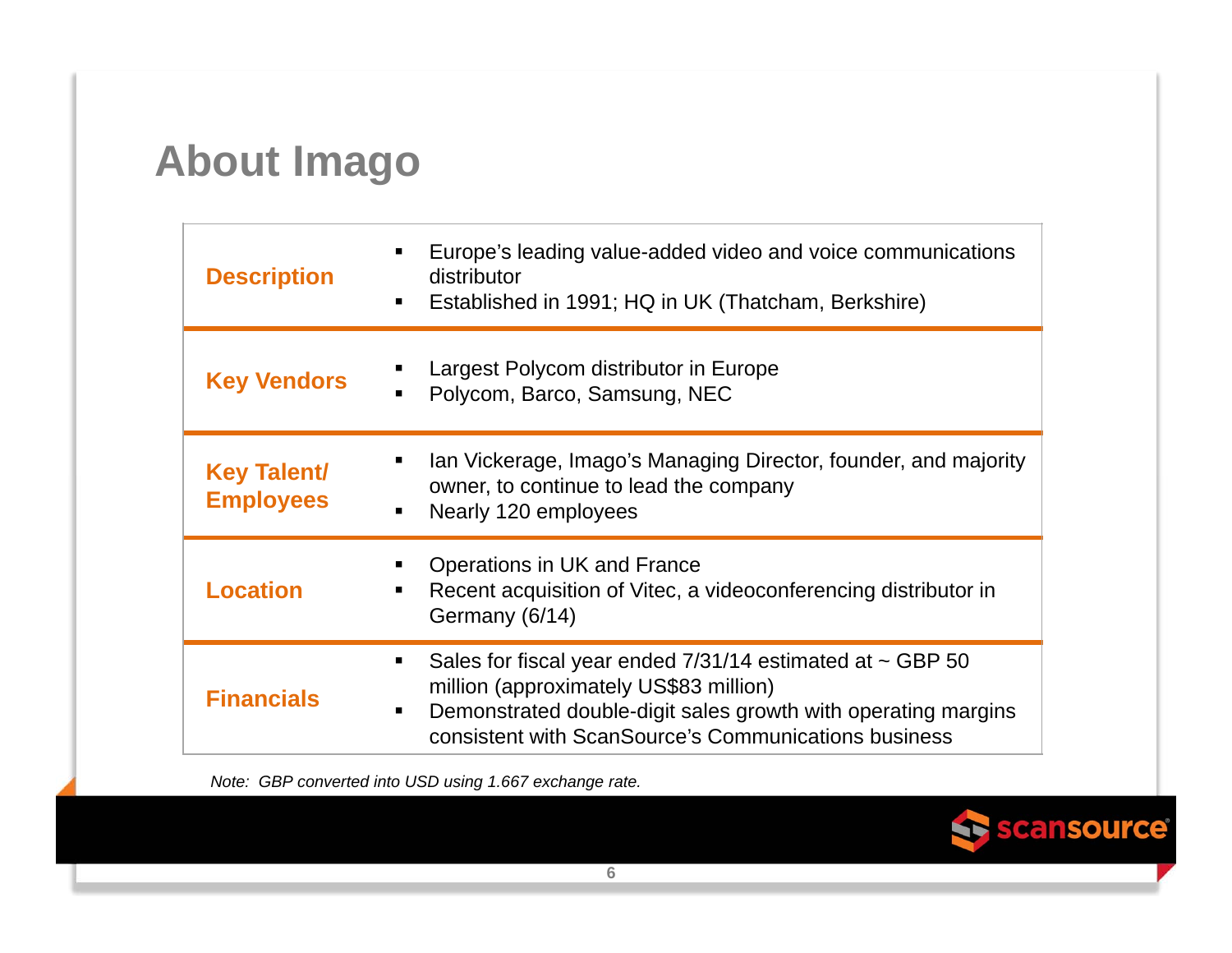## **Announces Letter of Intent to Acquire Imago**

- $\blacksquare$  Next step in strategy to be the leading value-added distributor of video, voice and data solutions for resellers in Europe
- $\blacksquare$ In 2013, Polycom named Imago its distributor of the year in EMEA
- $\blacksquare$ Transaction summary:

| <b>Purchase</b><br><b>Price</b> | All-cash share purchase<br>٠<br>Debt-free/cash-free initial purchase price GBP 24.5 million (90% of purchase<br>٠<br>price) (approximately US\$41 million)<br>Earn-out payments based on EBITDA over 2 years (5% annually)<br>$\blacksquare$ |
|---------------------------------|----------------------------------------------------------------------------------------------------------------------------------------------------------------------------------------------------------------------------------------------|
| <b>Multiple</b>                 | Adjusted EBITDA multiple: Initial 7x; Blended 7.1x<br>٠                                                                                                                                                                                      |
| <b>Accretion</b>                | Expected to be accretive to EPS and ROIC in the first year after closing,<br>excluding one-time acquisition costs                                                                                                                            |
| <b>Funding</b>                  | Funded with cash on hand<br>$\blacksquare$                                                                                                                                                                                                   |
| <b>Closing</b>                  | Announced 8/21/14<br>٠<br>Subject to a definitive agreement and regulatory approvals<br>Expect to close by the end of September 2014<br>$\blacksquare$                                                                                       |

*Note: GBP converted into USD using 1.667 exchange rate.*

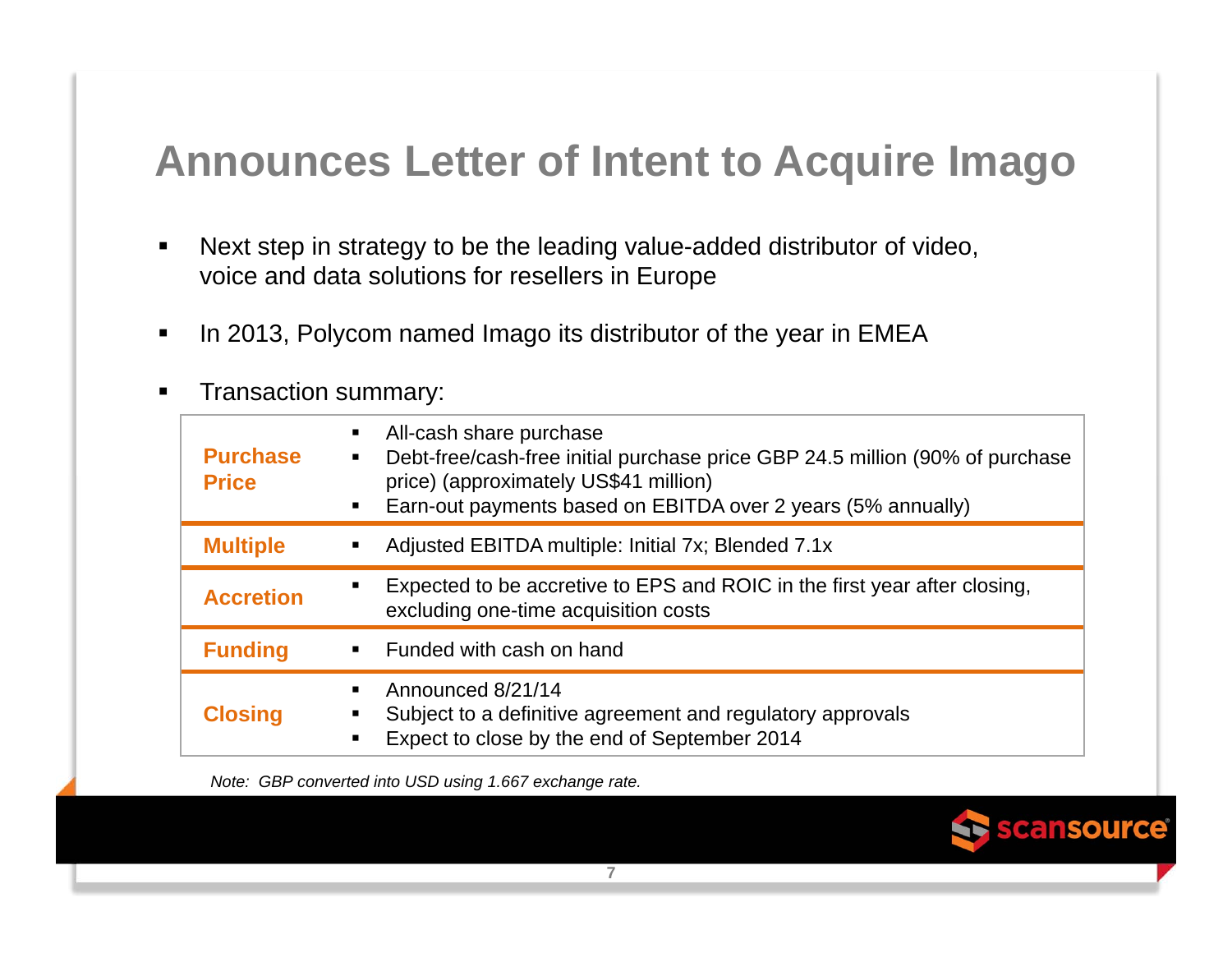# **Proposed Acquisitions – Strategic Focus Areas**



*\* Pro Forma reflects proposed acquisitions using estimated FY14 net sales for Network1 and Imago translated into US\$ average FX rates for FY14* 

*\*\* Includes the United States and Canada.*

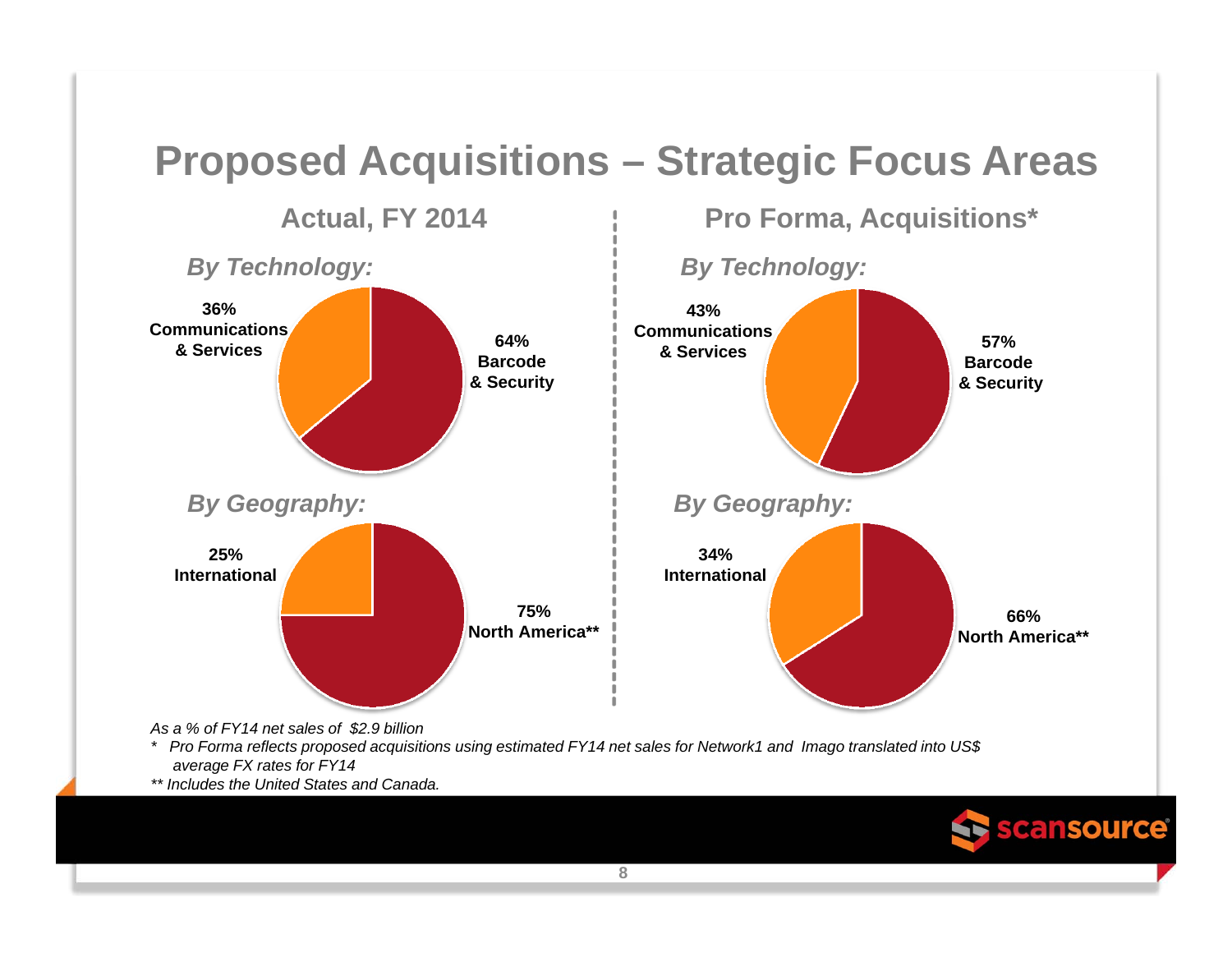## **Income Statement Highlights – Fourth Qtr**

|                                     | <b>Q4 FY14</b> |                      | <b>Q4 FY13</b>    |                       |                              |
|-------------------------------------|----------------|----------------------|-------------------|-----------------------|------------------------------|
| In millions, except EPS             | <b>GAAP</b>    | Non-<br><b>GAAP*</b> | <b>GAAP</b>       | Non-<br><b>GAAP</b> * | Y/Y Change (non-GAAP):       |
| Net sales                           | \$758.1        | \$758.1              | \$712.7           | \$712.7               | $\blacksquare$ 6.4% increase |
| Gross margin % (of net sales)       | 9.8%           | 9.8%                 | 10.6%             | 10.6%                 | ■ 86 bp margin decrease      |
| SG&A expenses                       | \$49.0         | \$49.0               | \$46.8            | \$46.8                | ■ 4.5% higher SG&A           |
| Legal recovery, net                 | (15.5)         | $\qquad \qquad -$    | $\qquad \qquad -$ | --                    |                              |
| Impairment charges                  | --             | --                   | 48.8              | --                    |                              |
| Change, FV contingent consideration | 0.1            | 0.1                  | 0.4               | 0.4                   |                              |
| Operating income                    | 40.4           | 24.9                 | (20.4)            | 28.4                  | $\blacksquare$ 12% decrease  |
| Operating income % (of net sales)   | 5.33%          | 3.29%                | $(2.86)\%$        | 3.98%                 | ■ 69 bp margin decrease      |
| Net income                          | \$27.1         | \$17.3               | \$(13.3)          | \$19.9                | $\blacksquare$ 13% decrease  |
| <b>Diluted EPS</b>                  | \$0.94         | \$0.60               | \$(0.48)          | \$0.71                | $\blacksquare$ 15% decrease  |

*\* Excluding legal recovery, net of attorney fees for Q4 FY14 and impairment charges for Q4 FY13; see Appendix for reconciliation of GAAP to non-GAAP measures.*

Se scansource®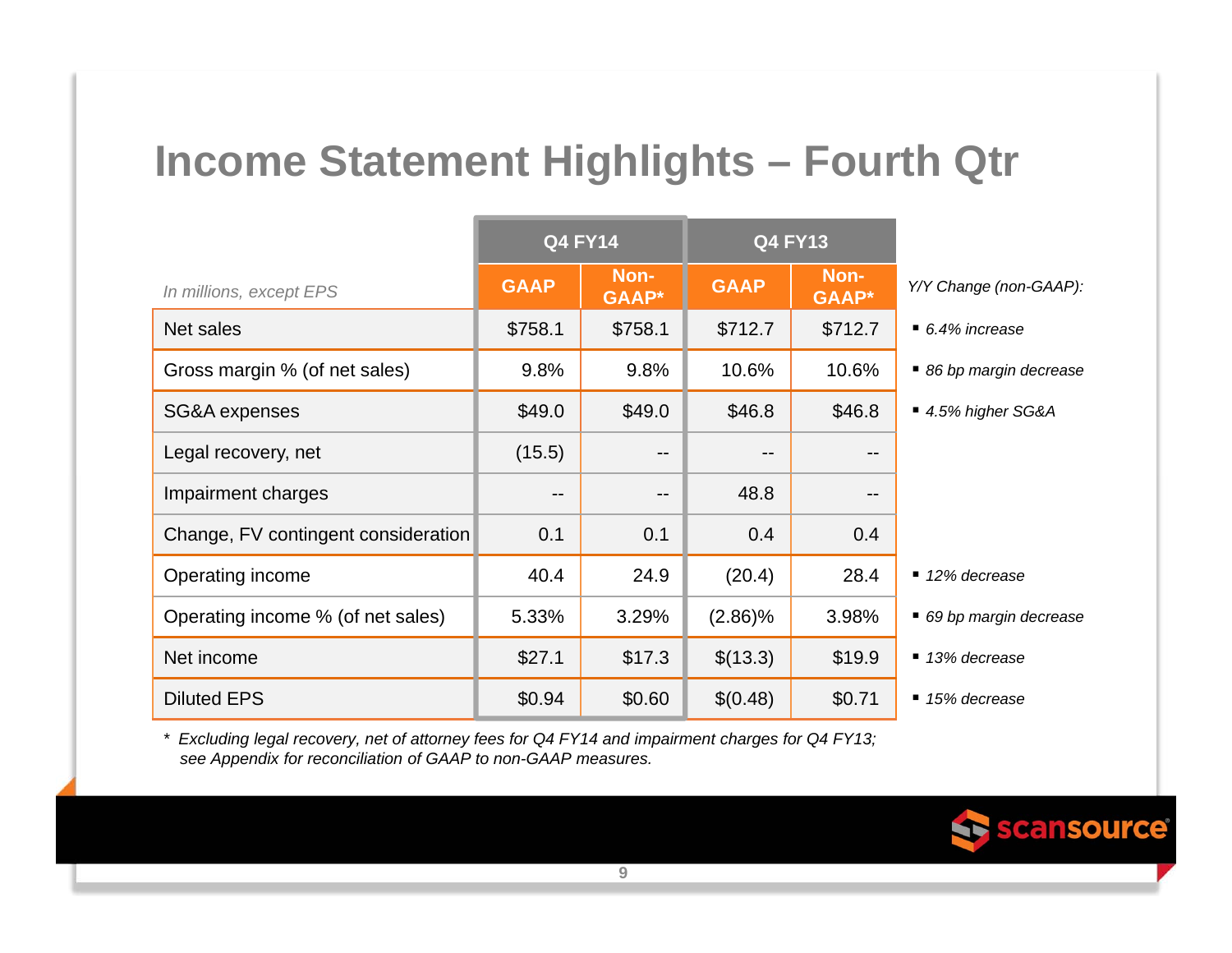## **Income Statement Highlights – Full Year**

|                                     | <b>FY14</b> |                      | <b>FY13</b> |                      |                              |
|-------------------------------------|-------------|----------------------|-------------|----------------------|------------------------------|
| In millions, except EPS             | <b>GAAP</b> | Non-<br><b>GAAP*</b> | <b>GAAP</b> | Non-<br><b>GAAP*</b> | Y/Y Change (non-GAAP):       |
| Net sales                           | \$2,914     | \$2,914              | \$2,877     | \$2,877              | $\blacksquare$ 1.3% increase |
| Gross margin % (of net sales)       | 10.3%       | 10.3%                | 10.2%       | 10.2%                | ■ 15 bp margin increase      |
| SG&A expenses                       | \$192.5     | \$192.5              | \$189.1     | \$189.1              | ■ 1.8% higher SG&A           |
| Legal recovery, net                 | (15.5)      | $- -$                | --          | $- -$                |                              |
| Impairment charges/Belgian costs    | --          | $- -$                | 50.9        | --                   |                              |
| Change, FV contingent consideration | 2.3         | 2.3                  | 1.8         | 1.8                  |                              |
| Operating income                    | 121.8       | 106.3                | 51.0        | 101.9                | $\blacksquare$ 4% increase   |
| Operating income % (of net sales)   | 4.18%       | 3.65%                | 1.77%       | 3.54%                | ■ 11 bp margin increase      |
| Net income                          | \$81.8      | \$72.0               | \$34.7      | \$69.3               | $\blacksquare$ 4% increase   |
| <b>Diluted EPS</b>                  | \$2.86      | \$2.52               | \$1.24      | \$2.47               | $\blacksquare$ 2% increase   |

*\* Excluding legal recovery, net of attorney fees for FY14 and impairment charges and Belgian tax compliance/ personnel replacement costs for FY13; see Appendix for reconciliation of GAAP to non-GAAP measures.*

Scansource®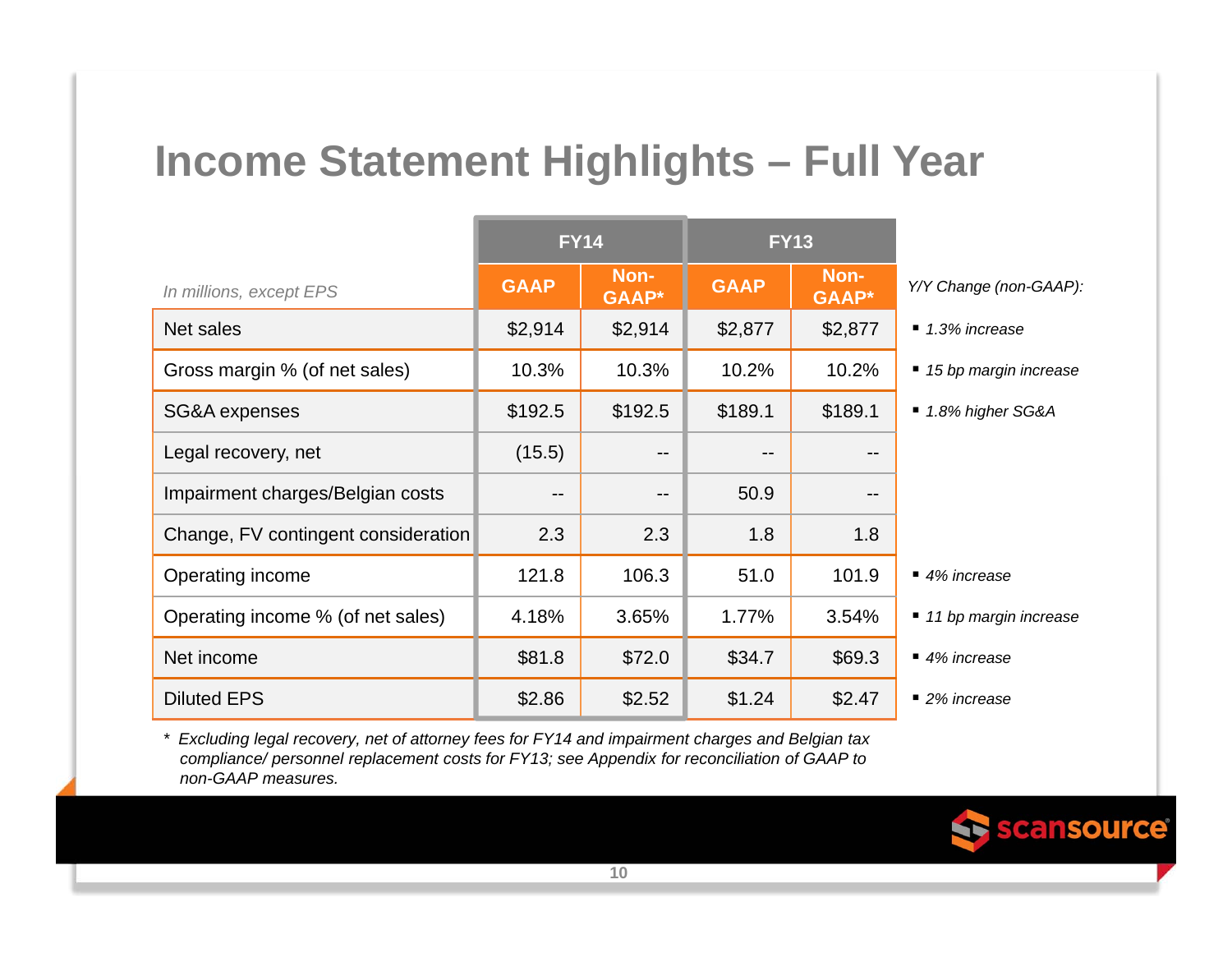

*Communications & Services = Worldwide Communications and ServicesAs a % of Q4 FY14 net sales of \$758.1 million*

*\* Includes the United States and Canada.*

**11**

Seansource®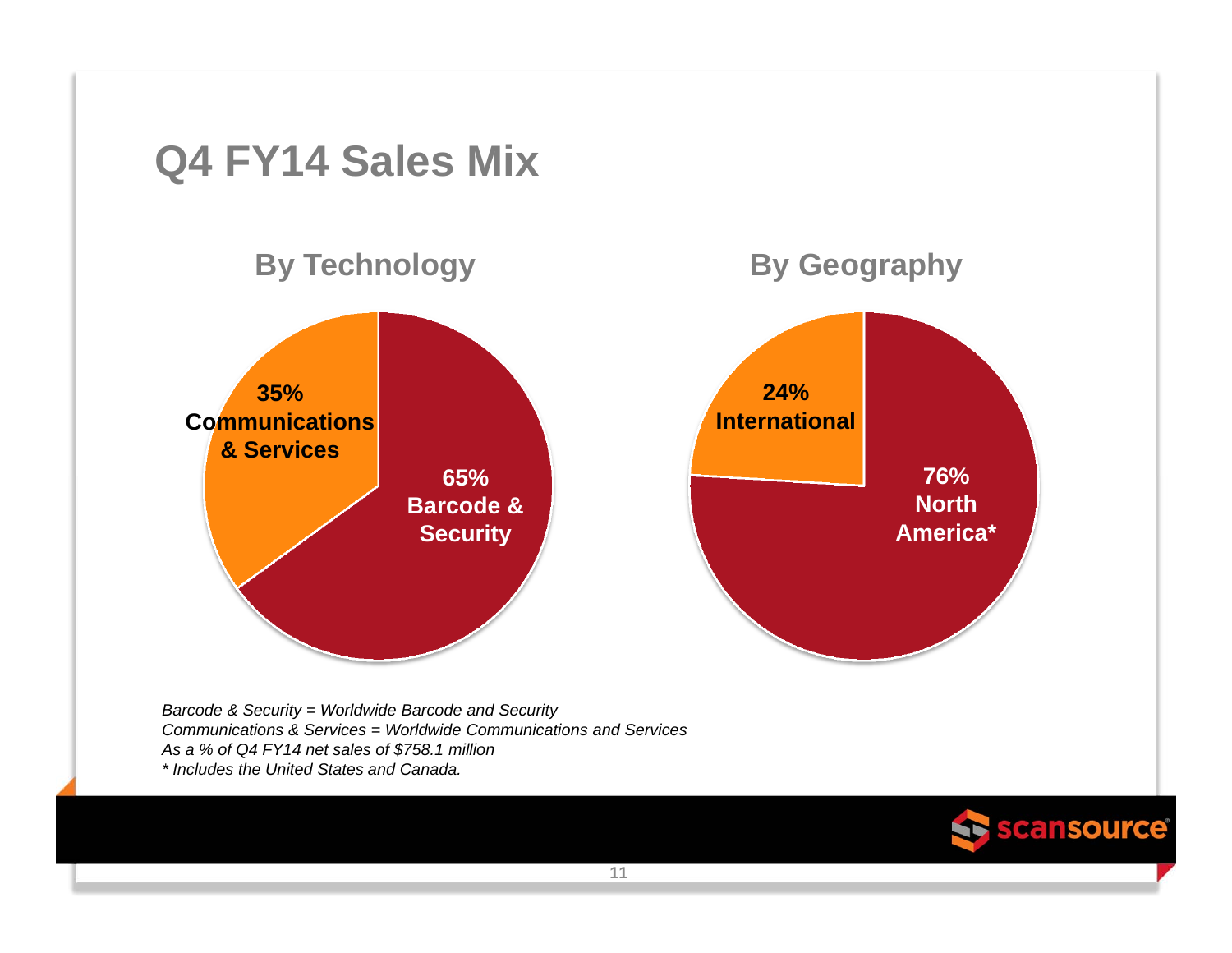#### **WW Barcode & Security**

**Net Sales***, \$ in millions*

**Up 10.3%** *Excluding FX, Up 10.0%*



| \$ in millions               | <b>Q4 FY14</b> | <b>Q4 FY13</b> |
|------------------------------|----------------|----------------|
| Net sales                    | \$490.5        | \$444.8        |
| Gross profit                 | \$41.7         | \$43.3         |
| Gross margin                 | 8.5%           | 9.7%           |
| Operating income (loss)      | \$12.8         | \$(1.7)        |
| Impairment charge – goodwill |                | 15.1           |
| Adjusted operating income    | \$12.8         | \$13.5         |
| Operating income %           | 2.6%           | 3.0%           |

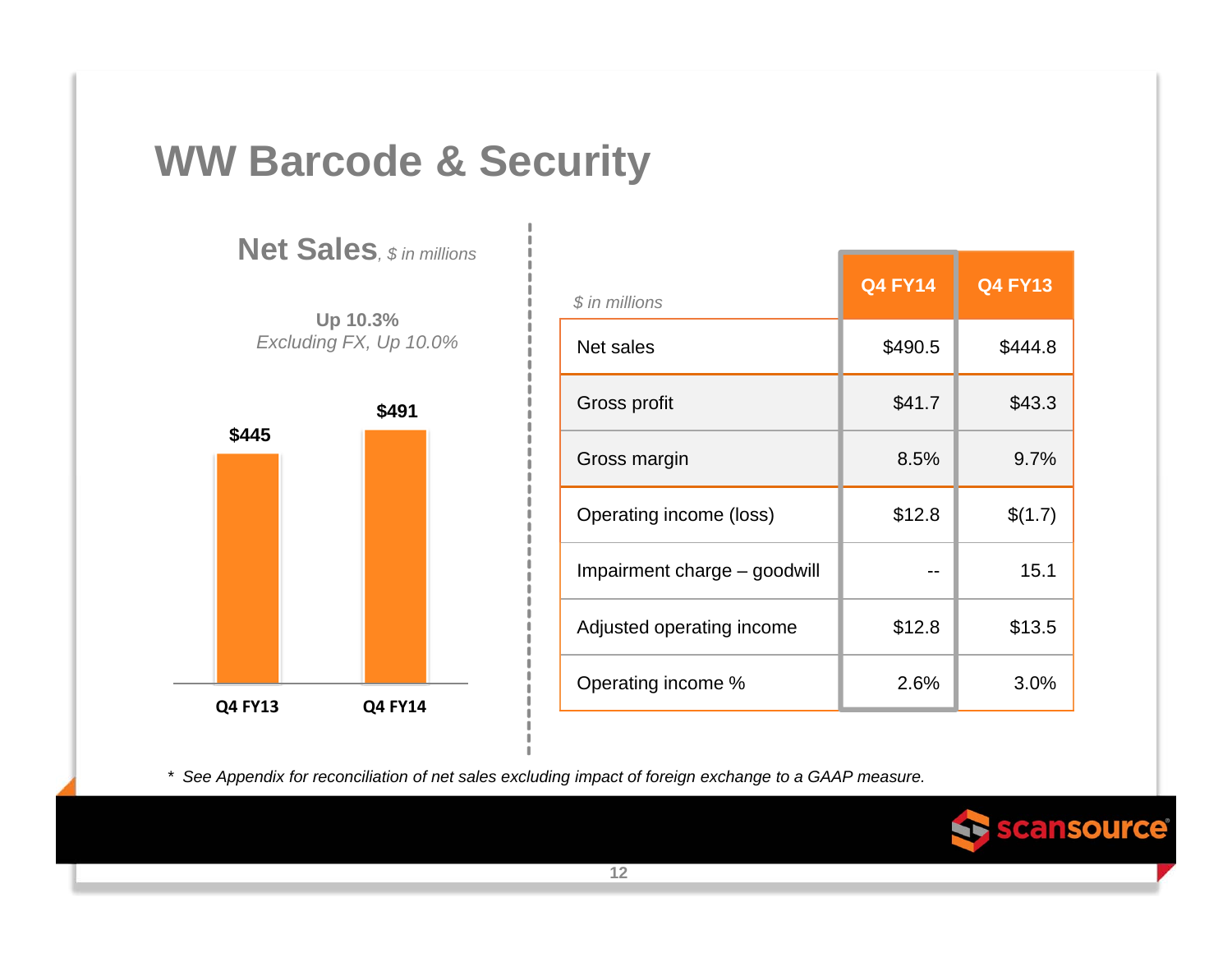#### **WW Barcode & Security**

**Net Sales***, \$ in millions*



| $$$ in millions              | <b>FY14</b> | <b>FY13</b> |
|------------------------------|-------------|-------------|
| Net sales                    | \$1,873.2   | \$1.828.2   |
| Gross profit                 | \$168.2     | \$168.1     |
| Gross margin                 | 9.0%        | 9.2%        |
| Operating income             | \$51.5      | \$34.7      |
| Impairment charge – goodwill |             | 15.1        |
| Adjusted operating income    | \$51.5      | \$49.8      |
| Operating income %           | 2.8%        | 2.7%        |

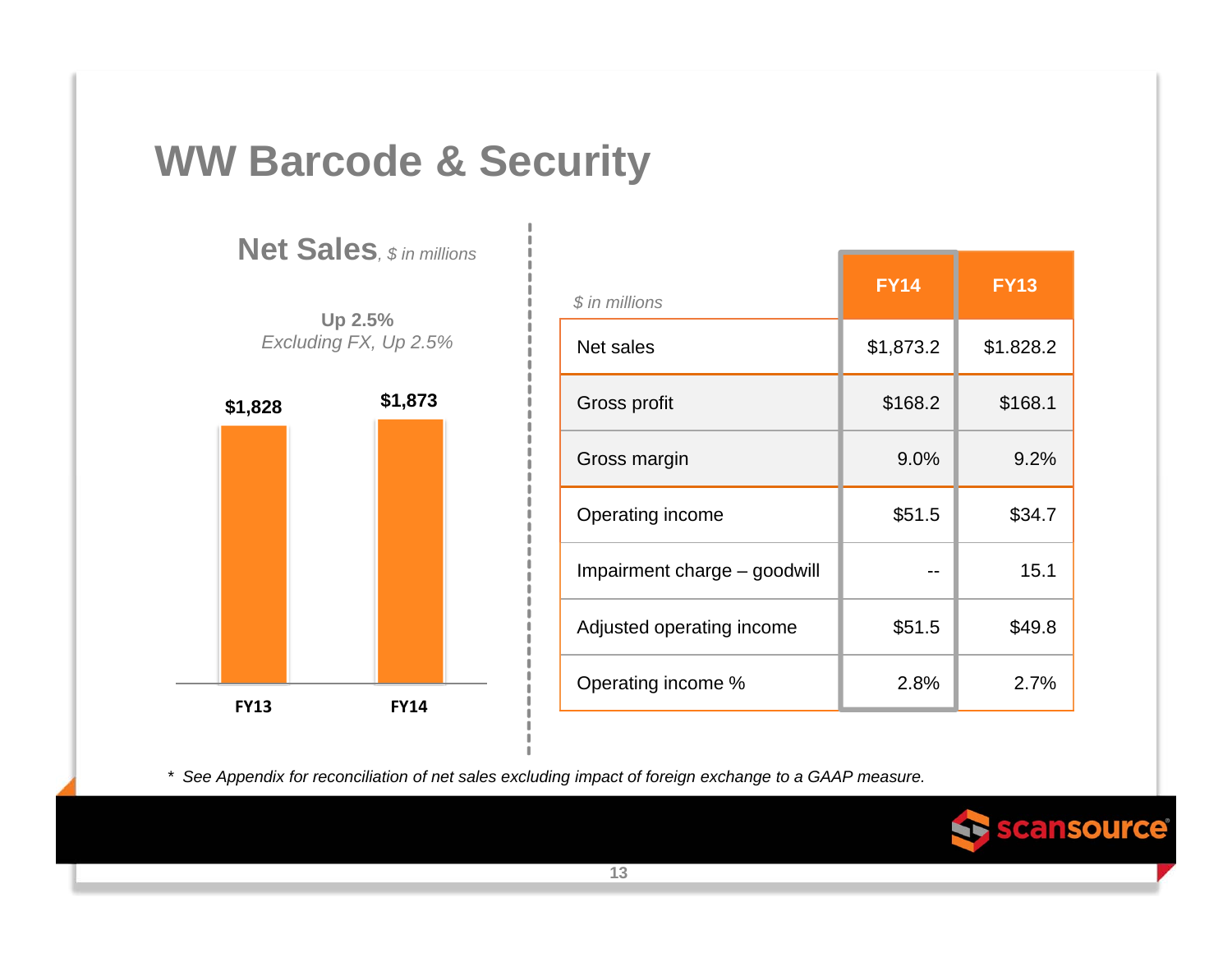## **WW Communications & Services**

**\$268 \$268 Q4 FY13 Q4 FY14 Down (0.1)%** *Excluding FX, Down (0.4)%*

**Net Sales***, \$ in millions*

| \$ in millions               | <b>Q4 FY14</b> | <b>Q4 FY13</b> |
|------------------------------|----------------|----------------|
| Net sales                    | \$267.6        | \$267.9        |
| Gross profit                 | \$32.3         | \$32.3         |
| Gross margin                 | 12.1%          | 12.1%          |
| Operating income             | \$12.2         | \$9.5          |
| Impairment charge - goodwill |                | 5.4            |
| Adjusted operating income    | \$12.2         | \$14.9         |
| Operating income %           | 4.5%           | 5.6%           |

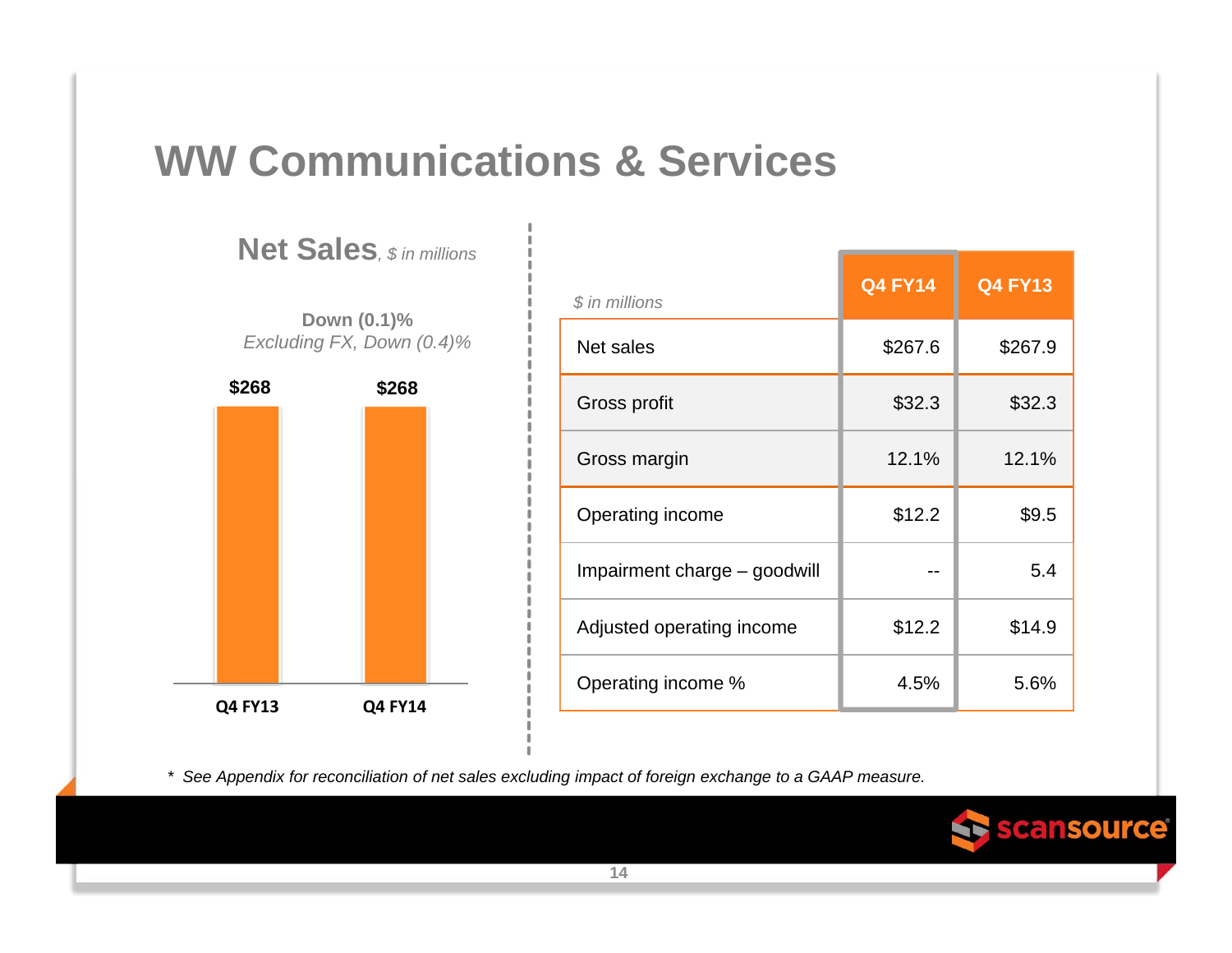## **WW Communications & Services**

**\$1,049 \$1,040 FY13 FY14Down (0.8)%** *Excluding FX, Down (1.1)%*

**Net Sales***, \$ in millions*

| $$$ in millions              | <b>FY14</b> | <b>FY13</b> |
|------------------------------|-------------|-------------|
| Net sales                    | \$1,040.5   | \$1,048.7   |
| Gross profit                 | \$132.9     | \$124.8     |
| Gross margin                 | 12.8%       | 11.9%       |
| Operating income             | \$54.8      | \$44.6      |
| Impairment charge - goodwill |             | 5.4         |
| Adjusted operating income    | \$54.8      | \$50.0      |
| Operating income %           | 5.3%        | 4.8%        |

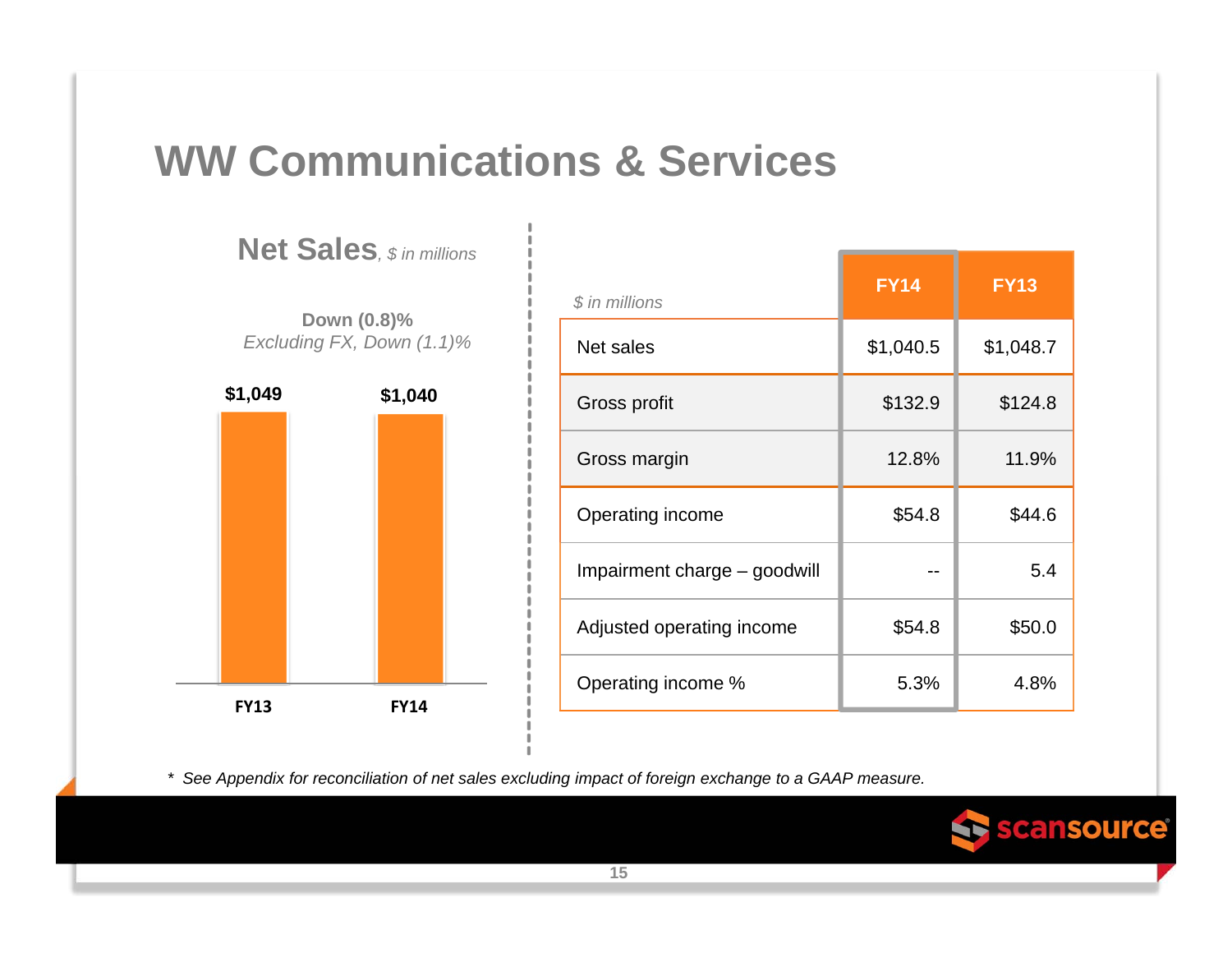#### **Q4 FY14 Key Measures**

| \$ in millions                                  | <b>Q4 FY14</b> | <b>Q3 FY14</b> | <b>Q4 FY13</b> |
|-------------------------------------------------|----------------|----------------|----------------|
| Return on invested capital ("ROIC")*            | 13.9%          | 14.8%          | 17.2%          |
| Cash and cash equivalents $(Q/E)$               | \$194.9        | \$183.6        | \$148.2        |
| Uncleared checks (included in accounts payable) | \$84.2         | \$53.2         | \$65.9         |
| Operating cash flow, trailing 12-months         | \$47.7         | \$86.1         | \$129.4        |
| Days sales outstanding in receivables           | 55             | 55             | 55             |
| Inventory $(Q/E)$                               | \$504.8        | \$479.9        | \$402.3        |
| Inventory turns                                 | 5.6            | 5.1            | 6.2            |
| Paid for inventory days                         | 10.9           | 15.3           | 5.7            |

*\* See Appendix for calculation of ROIC, a non-GAAP measure.*

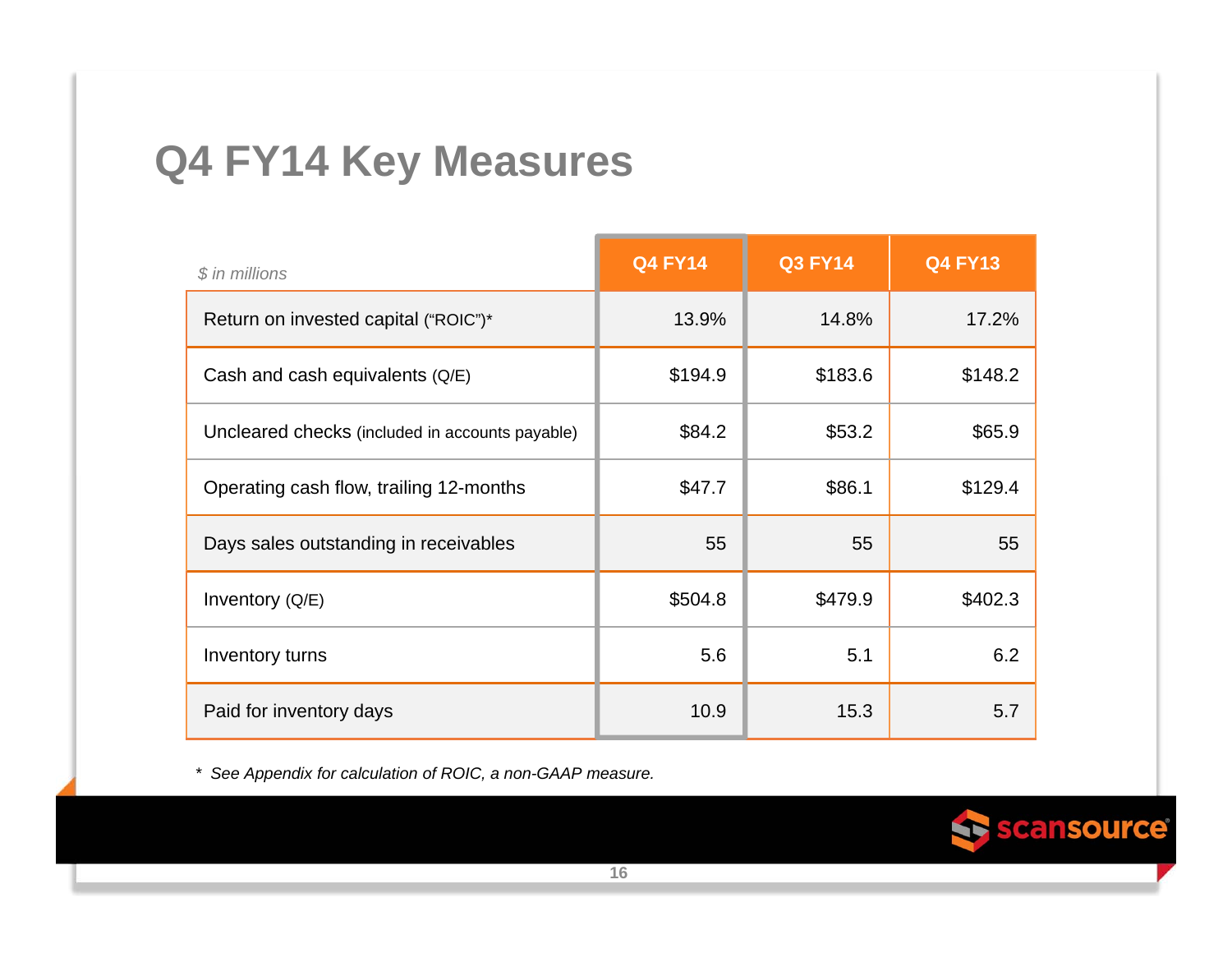## **Q1 FY15 Outlook\***

**For the Quarter Ending September 30, 2014, excluding Acquisitions and acquisition costs:**



*\* Outlook as of August 21, 2014*

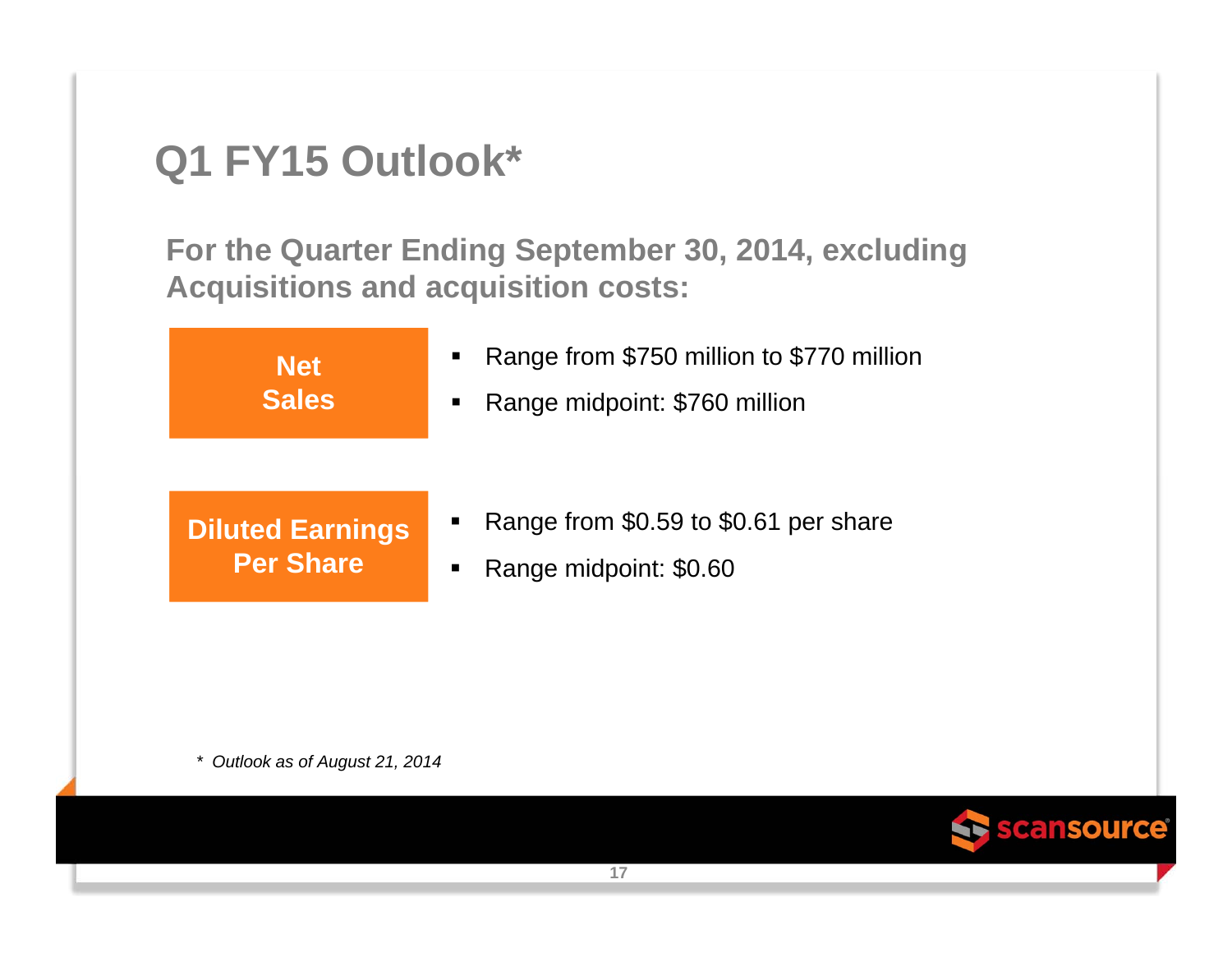## **WW Barcode & Security Highlights**



- $\blacksquare$ 65% of overall sales
- $\blacksquare$ Record sales quarter for the segment
- $\blacksquare$  Y/Y sales growth for all geographies, except Miami export business
- $\blacksquare$ Strong big deal quarter
- $\blacksquare$  Record sales quarter for North America POS & Barcode and Security business units
- $\blacksquare$  Another quarter of strong sales growth for Brazil, up 8% Y/Y or 17% in local currency

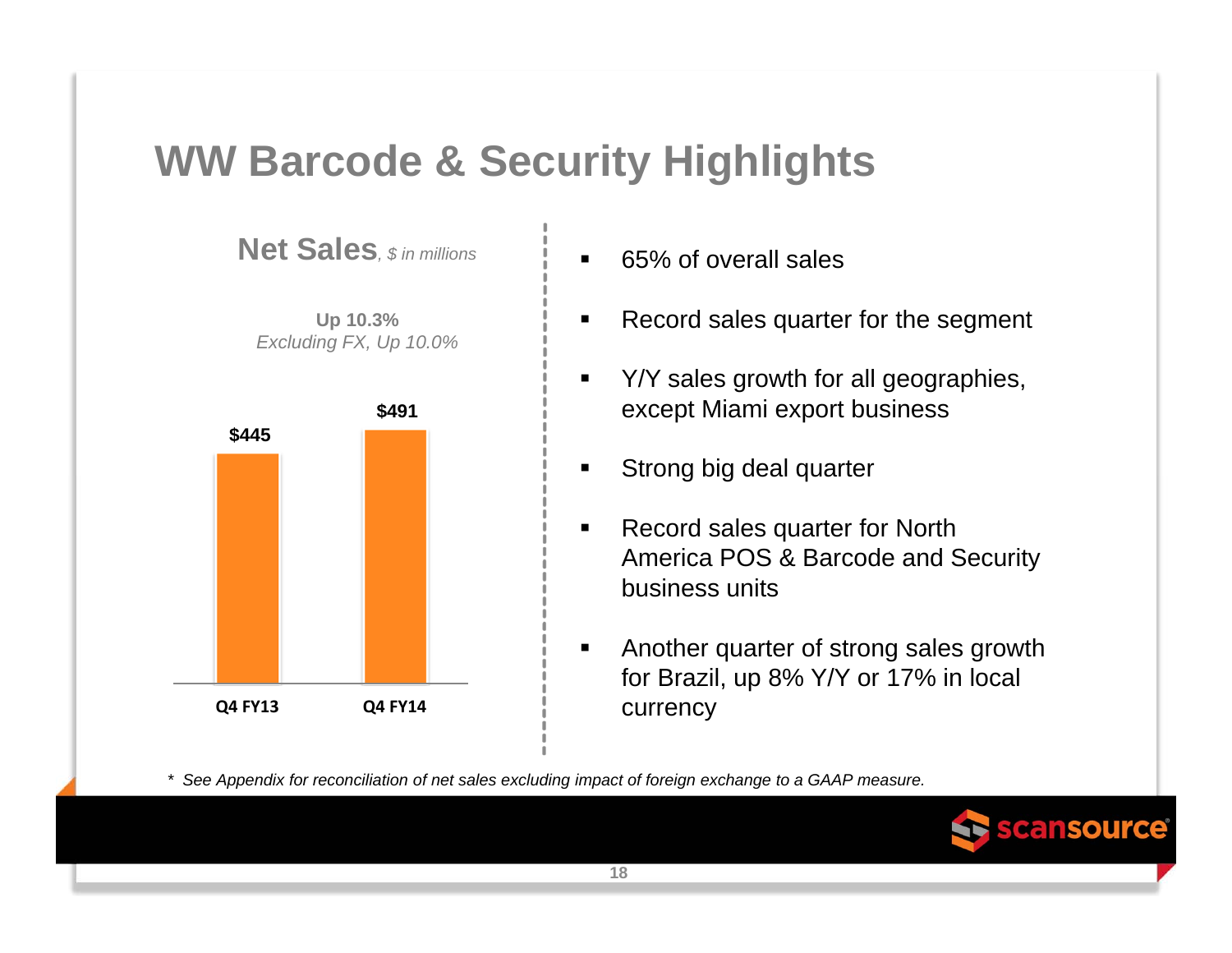# **WW Communications & Services Highlights**

**Net Sales***, \$ in millions* **Down (0.1)%** *Excluding FX, Down (0.4)%* **\$268 \$268 Q4 FY13 Q4 FY14**

- $\blacksquare$ 35% of overall sales
- $\blacksquare$  Increased 18% sequentially with Q/Q increases for all business units
- $\blacksquare$  Strong performance from networking vendors
- $\blacksquare$  Good sales quarter for vendor service contracts
- $\blacksquare$  Record sales quarter for ScanSource Communications in North America
- $\blacksquare$  ScanSource Services Group increased configuration services for IP phones and key injections

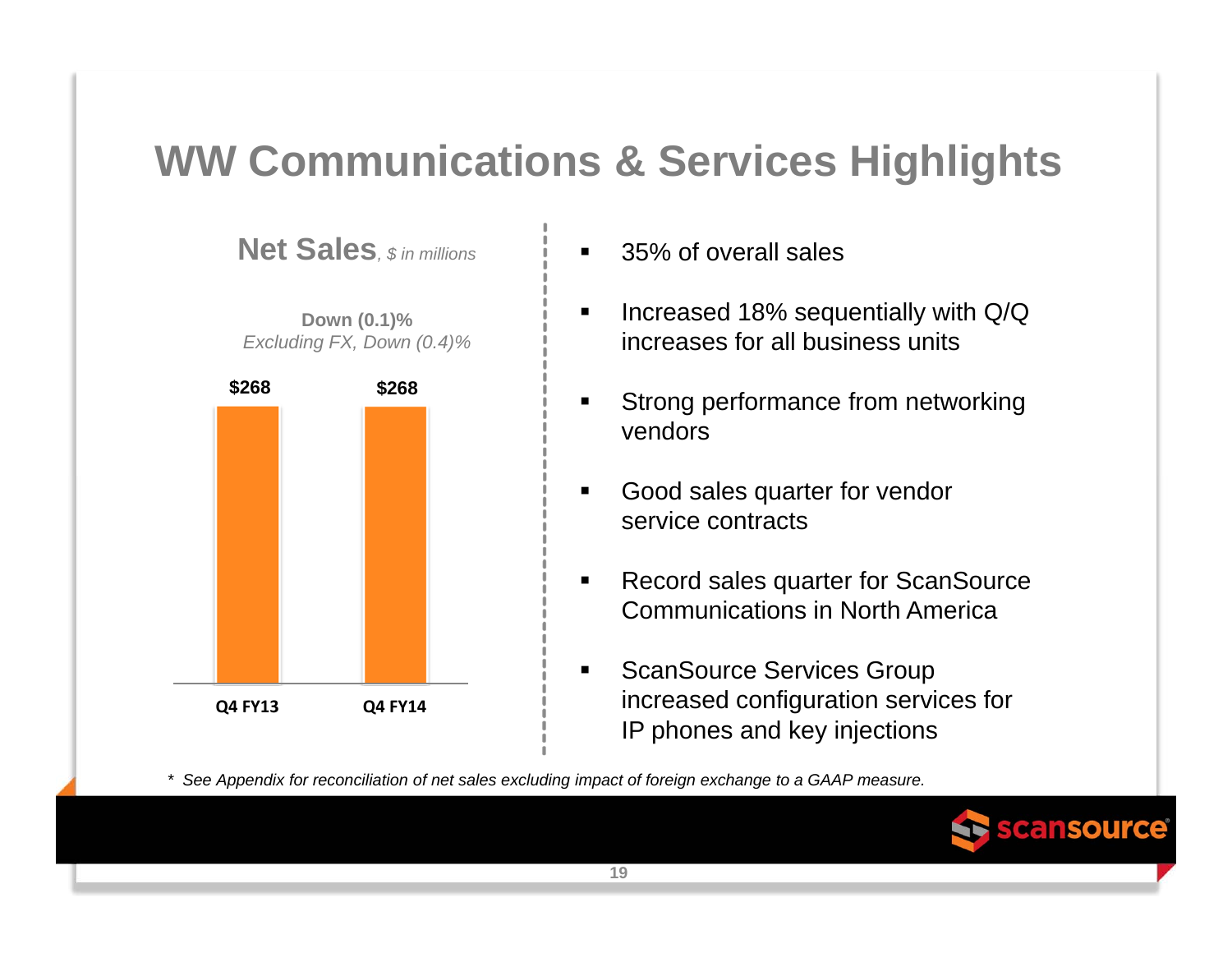### **Appendix: Non-GAAP Financial Information**

|                                                   |     | <b>Q4 FY14</b> | Q3 FY14       | Q4 FY13         |
|---------------------------------------------------|-----|----------------|---------------|-----------------|
| Return on invested capital (ROIC), annualized (a) |     | 13.9%          | 14.8%         | 17.2%           |
| Reconciliation of Net Income (Loss) to EBITDA     |     |                |               |                 |
| Net income (loss) - GAAP                          | \$  | 27,105         | \$<br>16,949  | \$<br>(13, 315) |
| Plus: Income taxes                                |     | 13,774         | 9,031         | (6, 352)        |
| Plus: Interest expense                            |     | 33             | 217           | 419             |
| Plus: Depreciation and amortization               |     | 1,985          | 1,743         | 1,594           |
| <b>EBITDA</b>                                     |     | 42,897         | 27,940        | (17, 654)       |
| Legal recovery, net of attorney fees              |     | (15, 490)      |               |                 |
| Impairment charges                                |     |                |               | 48,772          |
| Adjusted EBITDA (numerator for ROIC)(non-GAAP)    | \$. | 27,407         | \$<br>27,940  | \$<br>31,118    |
| <b>Invested Capital Calculation</b>               |     |                |               |                 |
| Equity - beginning of the quarter                 | \$  | 772,786        | \$<br>751,446 | \$<br>709,912   |
| Equity - end of quarter                           |     | 802,643        | 772,786       | 695,956         |
| Add: Legal recovery, net of attorney fees and     |     |                |               |                 |
| impairment charges, net of tax                    |     | (9,756)        |               | 33,216          |
| Average equity                                    |     | 782,837        | 762,116       | 719,542         |
| Average funded debt (b)                           |     | 5,429          | 5,429         | 5,429           |
| Invested capital (denominator for ROIC)(non-GAAP) | \$  | 788,266        | \$<br>767,545 | \$<br>724,971   |

#### Notes:

(a) Calculated as net income plus interest expense, income taxes, depreciation and amortization (EBITDA), annualized and divided by invested capital for the period.

(b) Average daily amounts outstanding on short-term and long-term interest-bearing debt.

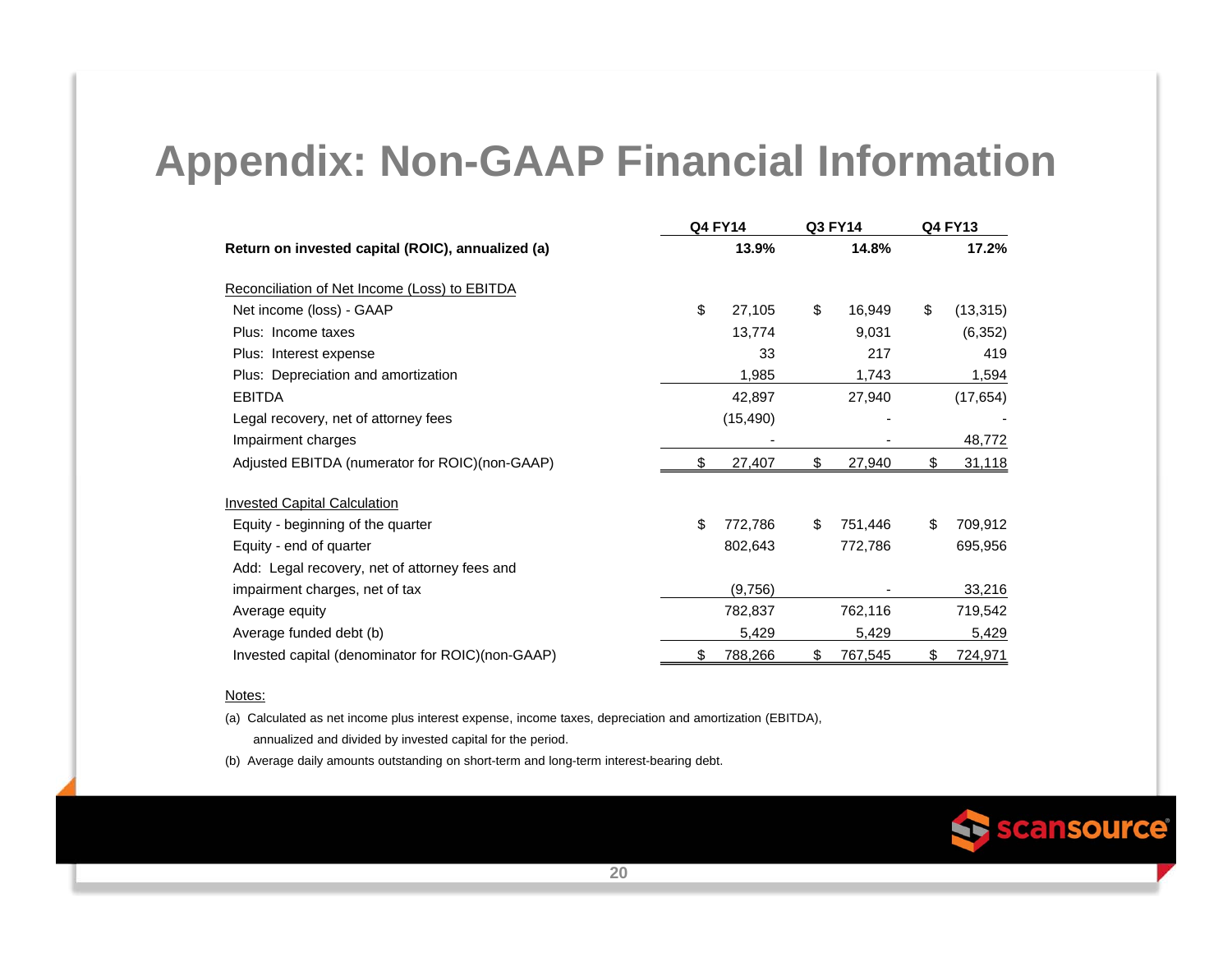#### **Appendix: Non-GAAP Financial Information**

|                                                       | Year Ended June 30. |    |         |  |
|-------------------------------------------------------|---------------------|----|---------|--|
|                                                       | 2014                |    | 2013    |  |
| Return on invested capital (ROIC), annualized (a)     | 15.4%               |    | 16.0%   |  |
| Reconciliation of Net Income (Loss) to EBITDA         |                     |    |         |  |
| Net income - GAAP                                     | \$<br>81,789        | \$ | 34,662  |  |
| Plus: Income taxes                                    | 41,318              |    | 18,364  |  |
| Plus: Interest expense                                | 731                 |    | 775     |  |
| Plus: Depreciation and amortization                   | 7,375               |    | 8,457   |  |
| <b>EBITDA</b>                                         | 131,213             |    | 62,258  |  |
| Legal recovery, net of attorney fees                  | (15, 490)           |    |         |  |
| Impairment charges                                    |                     |    | 48,772  |  |
| Belgian tax compliance/personnel costs                |                     |    | 2,121   |  |
| Adjusted EBITDA (numerator for ROIC)(non-GAAP)        | \$<br>115,723       | \$ | 113,151 |  |
| <b>Invested Capital Calculation</b>                   |                     |    |         |  |
| Equity - beginning of the quarter                     | \$<br>695,956       | \$ | 652,311 |  |
| Equity - end of quarter                               | 802,643             |    | 695,956 |  |
| Add: Legal recovery, net of attorney fees, impairment |                     |    |         |  |
| charges, and Belgian costs, net of tax                | (9,756)             |    | 34,616  |  |
| Average equity                                        | 744,422             |    | 691,442 |  |
| Average funded debt (b)                               | 5,429               |    | 15,405  |  |
| Invested capital (denominator for ROIC)(non-GAAP)     | \$<br>749,851       | \$ | 706,847 |  |

#### Notes:

(a) Calculated as net income plus interest expense, income taxes, depreciation and amortization (EBITDA), annualized and divided by invested capital for the period.

(b) Average daily amounts outstanding on short-term and long-term interest-bearing debt.